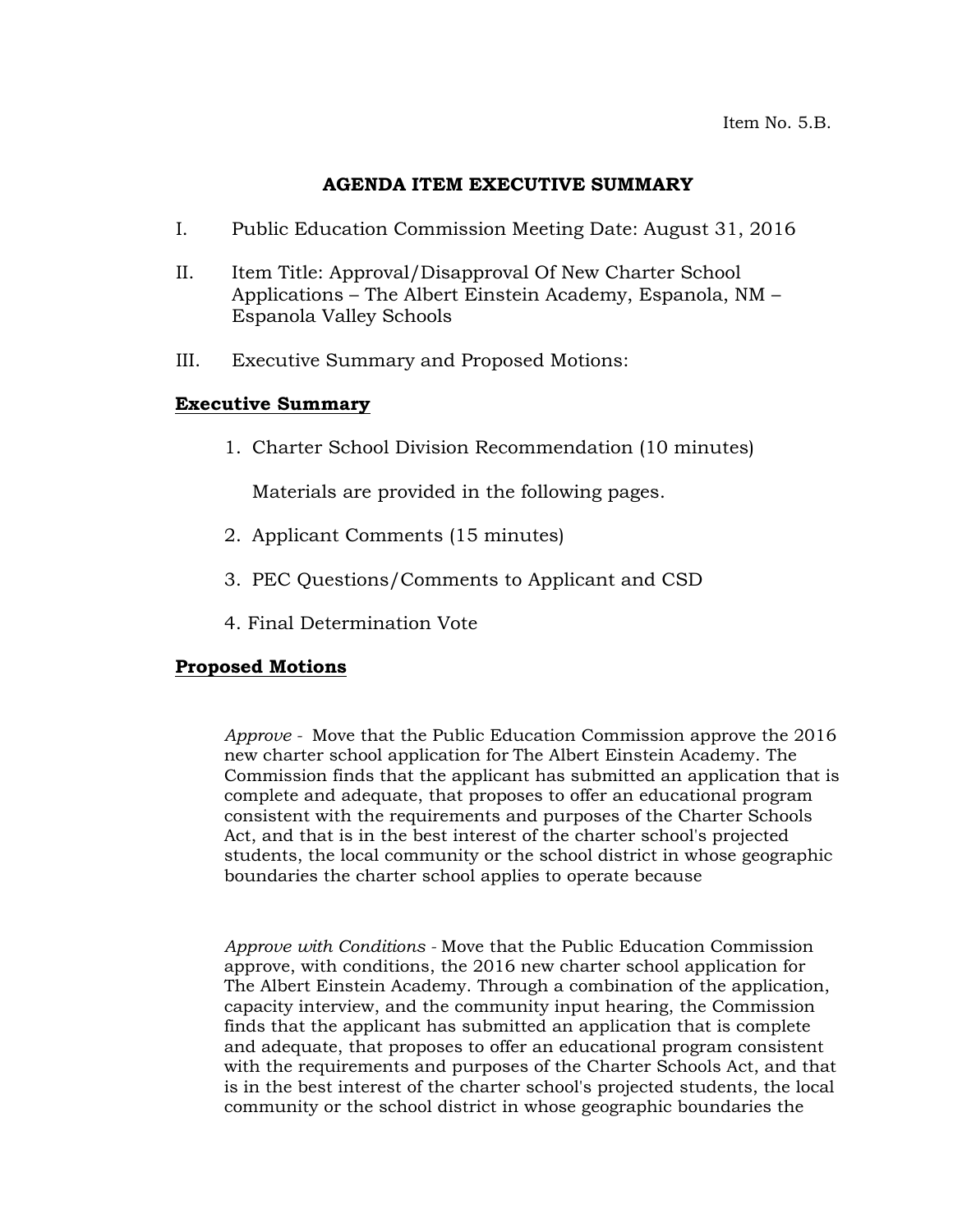charter school applies to operate.

The approval is subject to the following conditions, which are intended to ensure the applicant is able to sufficiently address all concerns identified in the analysis of the application and prepared to begin operating a charter school that will meet the purposes of the Charter School Act. These conditions require that the applicant must:

- 1. Complete Planning Year Checklist
- 2. Board of Finance Designation
- 3. PFSA Certification of Facilities
- 4. Correct All Deficiencies Identified in the Written New Application Analysis

*Deny -* Move that the Public Education Commission deny the 2016 new charter school application submitted by The Albert Einstein Academy based on the following findings:

- 1. The application is incomplete because:
	- a. The applicant failed to timely submit five of the six required appendices, including the Governing Body Bylaws, Head Administrator Job Description, Job Descriptions for Certified, Licensed, and Other Key Staff, PSFA-Approved Projected Facility Plan Documentation, and 5-year budget plan.
- 2. The application is inadequate for the reasons noted in the written evaluation of the application and because:
	- a. In the Academic Plan section, the review team rated more than 3 responses "partially meets", more than 1 response "does not meet", and less than 70% of the responses "meets" or "exceeds." - The applicant scored "partially meets" in 6 areas and "does not meet" in 6 areas in the academic plan section; 3 areas were scored "meets" or "exceeds."
	- b. In the Organizational Plan section, the review team rated more than 3 responses "partially meets", more than 1 response "does not meet", and less than 70% of the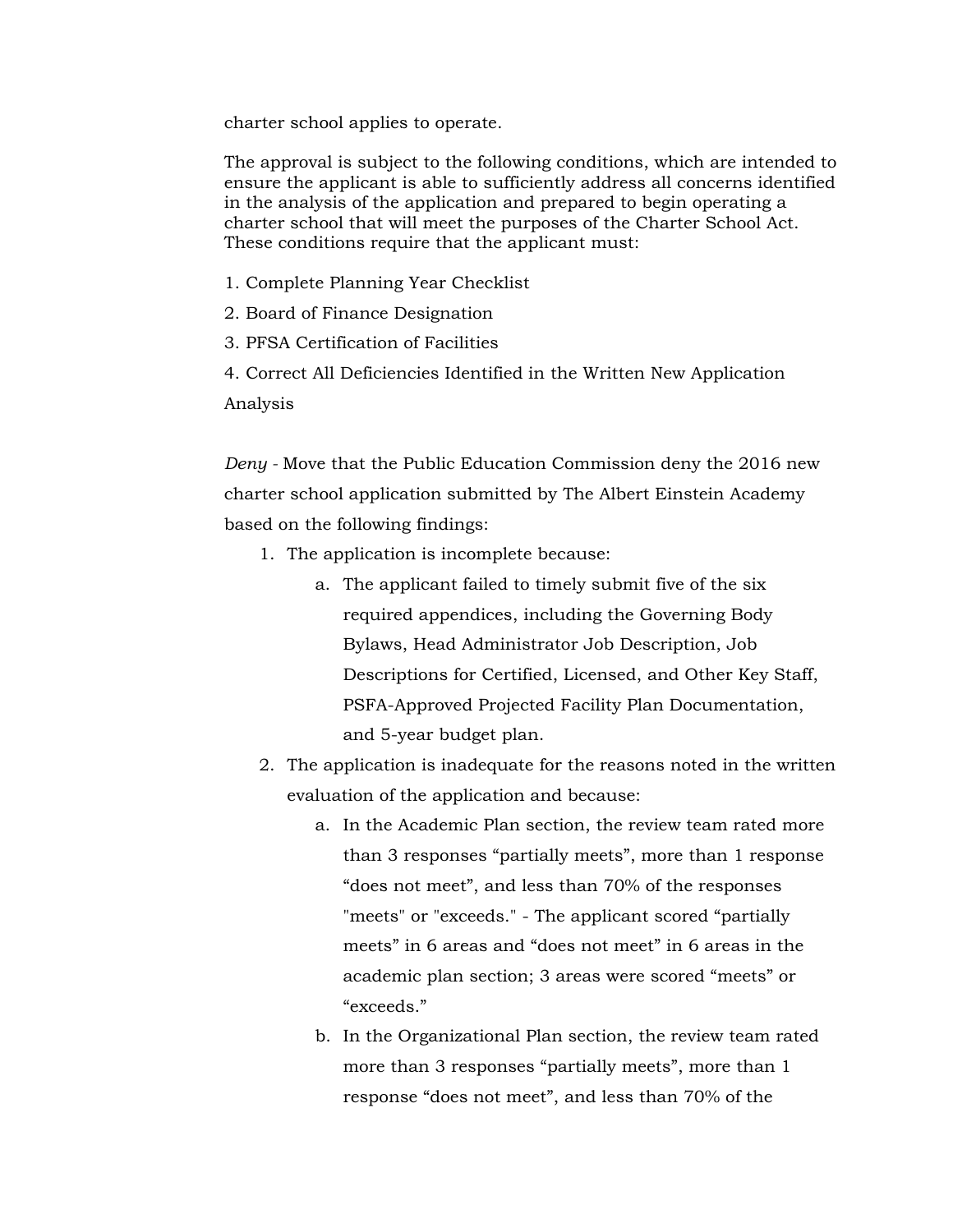responses "meets" or "exceeds." - The applicant scored "partially meets" in 6 areas and "does not meet" in 16 areas in the organizational plan section; 2 areas were scored "meets" or "exceeds."

- c. In the Business Plan section, the review team rated more than 1 response "does not meet", and less than 70% of the responses "meets" or "exceeds." - The applicant scored "does not meet" in 7 areas in the business plan section; 0 areas were scored "meets" or "exceeds."
- d. In the Evidence of Support section, the review team rated more than 1 response "does not meet", and less than 70% of the responses "meets" or "exceeds." - The applicant scored "partially meets" in 1 areas and "does not meet" in 4 areas in the academic plan section; 0 areas were scored "meets" or "exceeds."
- 3. The application does not propose to offer an educational program consistent with the requirements and purposes of the Charter Schools Act because:

**[PEC to state why the application does not propose to offer an educational program consistent with the requirements and purposes of the Charter Schools Act]**

4. The application is otherwise contrary to the best interests of the charter school's projected students, the local community or the school district in whose geographic boundaries the charter school applies to operate because:

**[PEC to state why the application is otherwise contrary to the best interests of the charter school's projected students, the local community or the school district in whose geographic boundaries the charter school applies to operate]**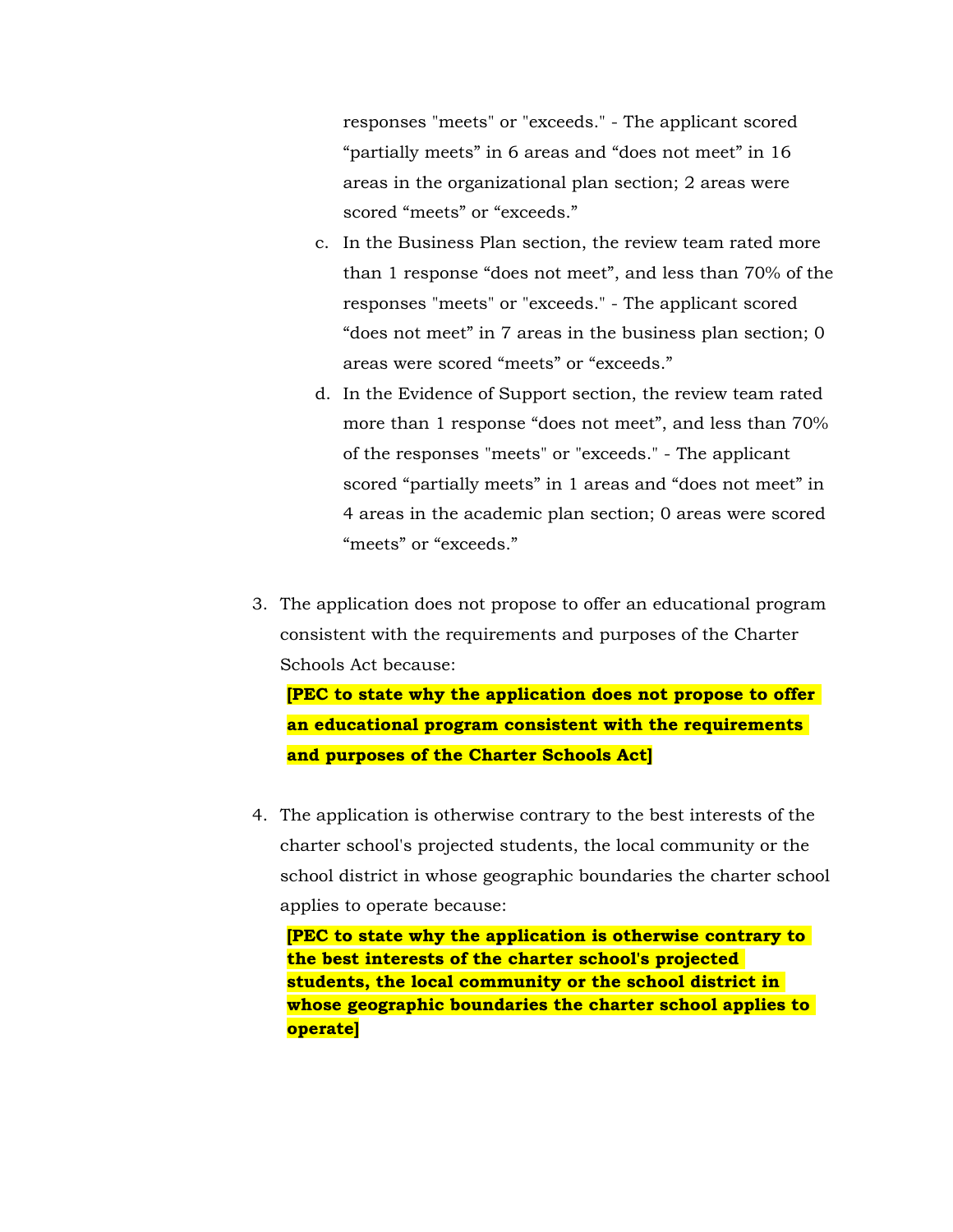

**STATE OF NEW MEXICO PUBLIC EDUCATION DEPARTMENT** 300 DON GASPAR SANTA FE, NEW MEXICO 87501-2786 Telephone (505) 827-5800 www.ped.state.nm.us

HANNA SKANDERA SECRETARY OF EDUCATION **SUSANA MARTINEZ GOVERNOR** 

August 31, 2016

**Katie Poulos** 300 Don Gaspar Santa Fe, NM, 87150

Dear Public Education Commissioners:

Enclosed is the Final 2016 Charter School Application Final Analysis and Recommendation for Albert Einstein Academy applying for a state charter in Rio Arriba County, NM in the Espanola School District to serve grades 7-12 and represented by founders, LeAnne Salazar Montoya. Ambrose Baros, and Leann Martinez. The staff at the Charter Schools Division (CSD) along with a team of independent reviewers gave full consideration to the information gathered in this process.

The CSD has provided evidence and rationale gathered in the team analyses and interviews in this evaluation to fully support the recommendation.

Thank you all for your hard work and dedication to ensure that New Mexico's Charter Schools provide innovative, quality education to New Mexico's students.

Sincerely,

**Katie Poulos** Director of Options for Parents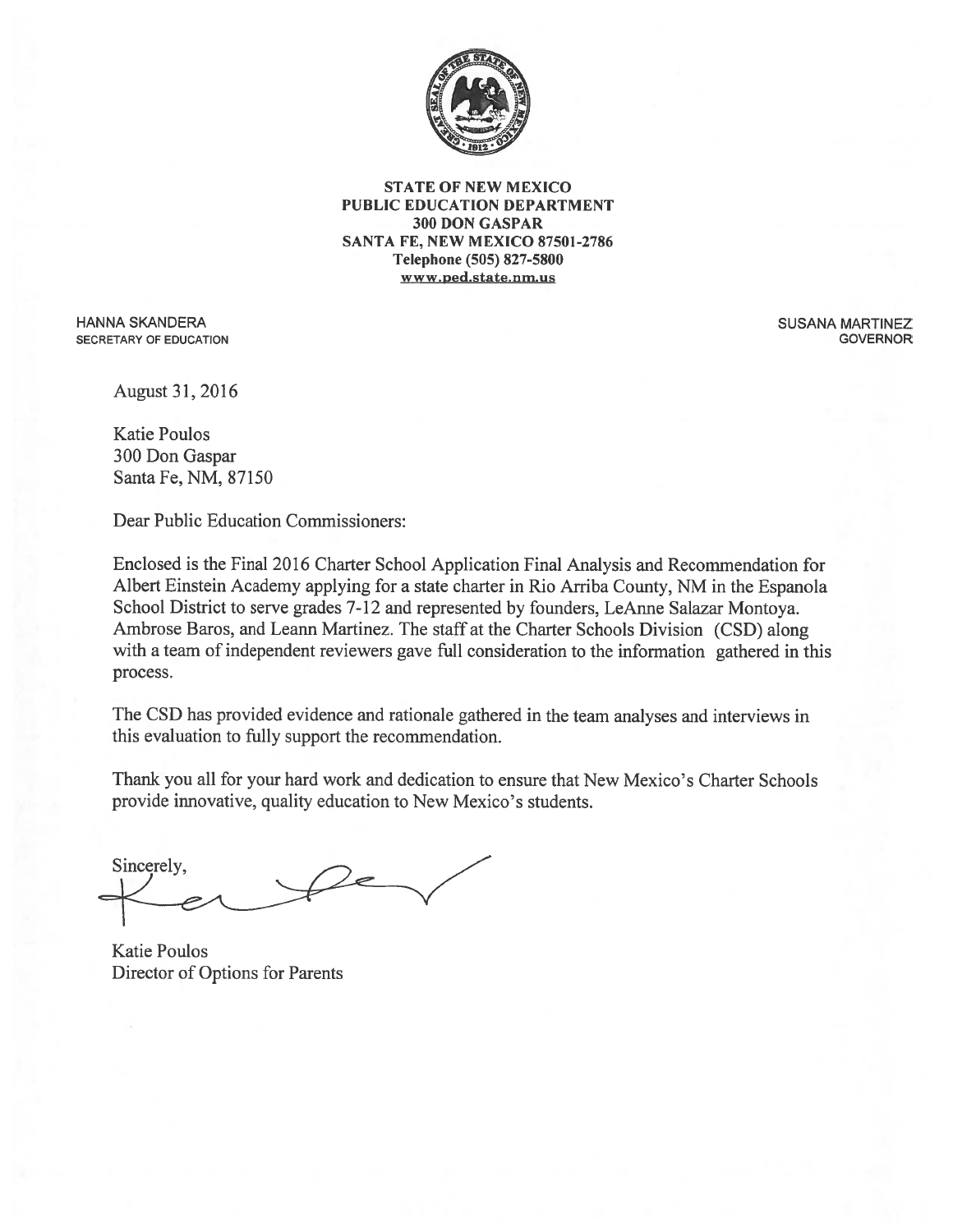## **I. Recommendation**

## APPROVE

 $\mathcal{L}^{\text{max}}$ 

Overall the application is complete and adequate; and during their Capacity Interview, the applicant(s) demonstrated a clear capacity to implement the academic, organizational and financial management plans as described in the application. Nothing was identified that would indicate the applicant(s) do not have the experience, knowledge, and competence to successfully open and operate a charter school.

#### APPROVE WITH CONDITIONS  $\Box$

Overall the application is complete and adequate; and during their Capacity Interview, the applicant(s) demonstrated a general capacity to implement the academic, organizational and financial management plans as described in the application. However, the CSD has identified some specific concerns that would need to be addressed during the planning year. The CSD has listed the noted concerns and conditions to address the concerns below. If the PEC determines that there are any additional conditions that need to be addressed, those should be noted during the public hearing and all approved conditions negotiated in the final contract.

#### $\boxtimes$ DENY

Overall the application is either incomplete or inadequate; or during their Capacity Interview, the applicant(s) did not sufficiently demonstrate the experience, knowledge, and competence to successfully open and operate a charter school.

The Charter Schools Act, in paragraph 1 of Subsection L of Section 22-8B-6 NMSA 1978, states that a chartering authority may approve, approve with conditions or deny an application. A chartering authority may deny an application if:

- (1) the application is incomplete or inadequate;
- (2) the application does not propose to offer an educational program consistent with the requirements and purposes of the Charter Schools Act;
- (3) the proposed head administrator or other administrative or fiscal staff was involved with another charter school whose charter was denied or revoked for fiscal management or the proposed head administrator or other administrative or fiscal staff was discharged from a public school for fiscal mismanagement;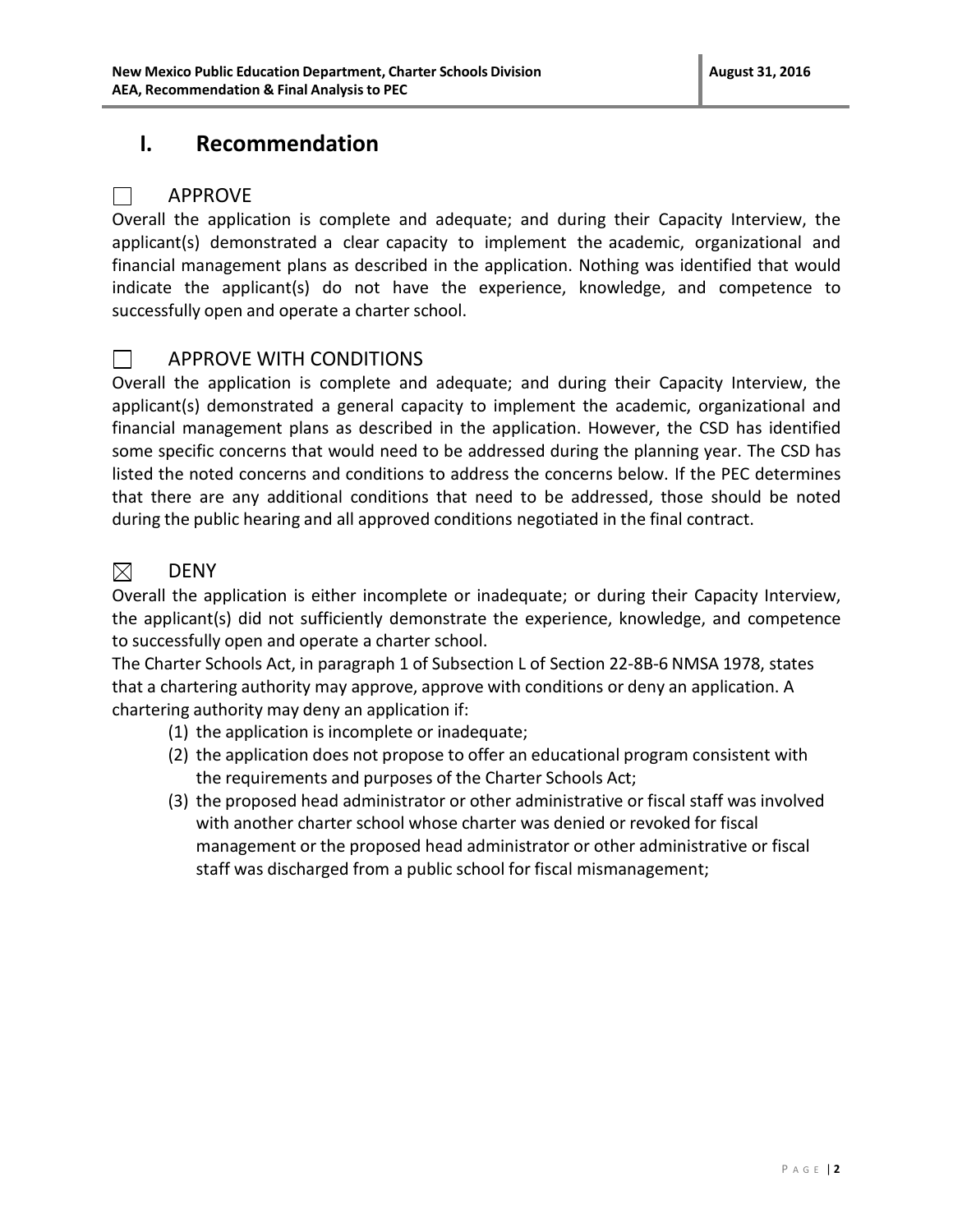- (4) for a proposed state-chartered charter school, it does not request to have the governing body of the charter school designated as a board of finance or the governing body does not qualify as a board of finance; or
- (5) the application is otherwise contrary to the best interests of the charter school's projected students, the local community or the school district in whose geographic boundaries the charter school applies to operate.

**CHARTER SCHOOLS DIVISION** Bv

Katie Poulos, Director of Options for Parents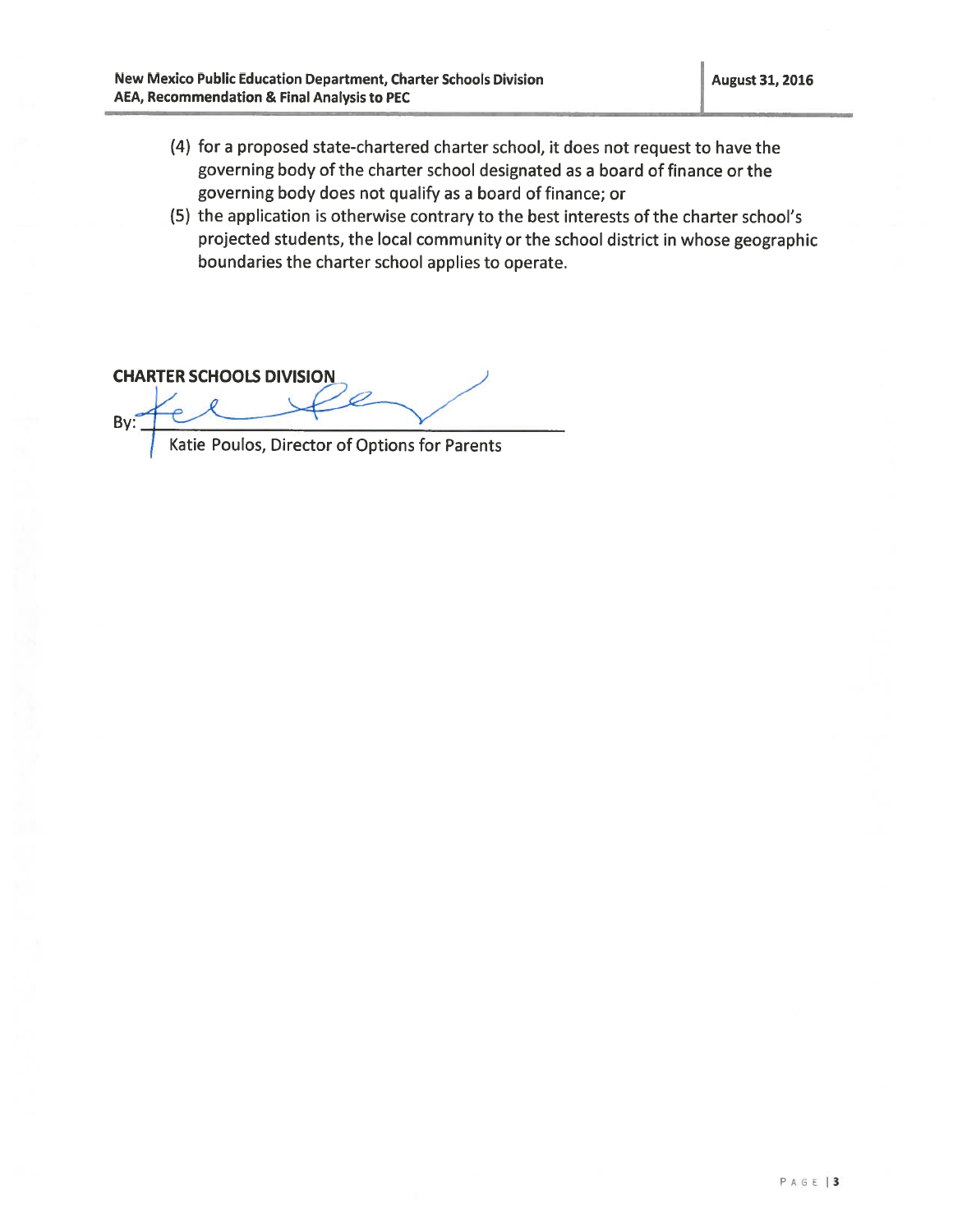# **I. Overall Score Sheet**

| <b>Section</b>                                                      | <b>Points Received</b> | <b>Possible Points</b> |
|---------------------------------------------------------------------|------------------------|------------------------|
| <b>Application Overall Score</b>                                    | 80                     | 271                    |
| • Education Plan/Academic<br>Framework                              | 27                     | 72                     |
| · Organizational Plan and<br>Governance/Organizational<br>Framework | 40                     | 131                    |
| • Business Plan/ Financial<br>Framework                             | $\overline{7}$         | 40                     |
| • Evidence of Support                                               | 5                      | 24                     |
| • Required Appendices                                               | $\mathbf{1}$           | 4                      |
| <b>Capacity Interview Score</b>                                     | 37                     | 92                     |
| • Education Plan                                                    | 8                      | 12                     |
| • Leadership & Governance                                           | 10                     | 24                     |
| • Facility                                                          | $\overline{2}$         | 8                      |
| • Finance                                                           | $\overline{4}$         | 12                     |
| · Planning Year                                                     | $\mathbf{1}$           | 4                      |
| · Individualized Question                                           | 12                     | 32                     |
| <b>Total</b>                                                        | 117                    | 363                    |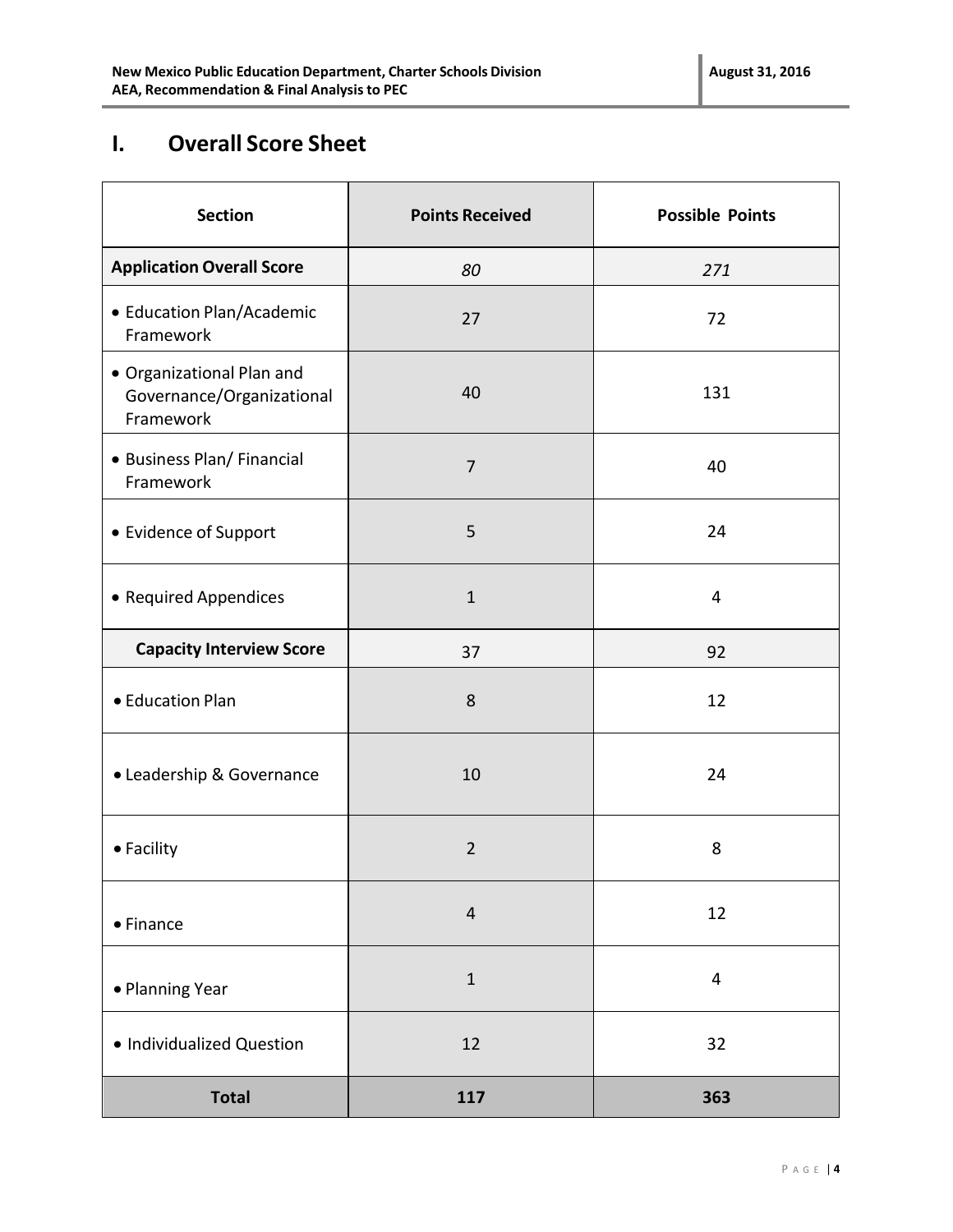## **II. Explanation Regarding Use of the Score Sheet**

In the Recommendation and Final Analysis the CSD has considered the overall score in the written application, as well as the score in each individual section and Capacity Interview. Additionally, information obtained during the Community Input Hearing, and information obtained from the letters of support or opposition received after the Community Input Hearing was considered.

Also please note two additional considerations:

- First, the CSD does not score the community input hearing, but may reference it in the Recommendation and Final Analysis and if pertinent information was offered that contradicts or affirms what was found in the application or capacity interview.
- Second, if the applicant school did not answer any prompt because that prompt did not apply to the applicant school (e.g., the applicant school will be an elementary school and so did not provide responses to graduation-related prompts), then the CSD adjusted the total possible points in the application section where the non-applicable item(s) is found as well as in the final score. For this reason, you may see varying possible total points from application to application.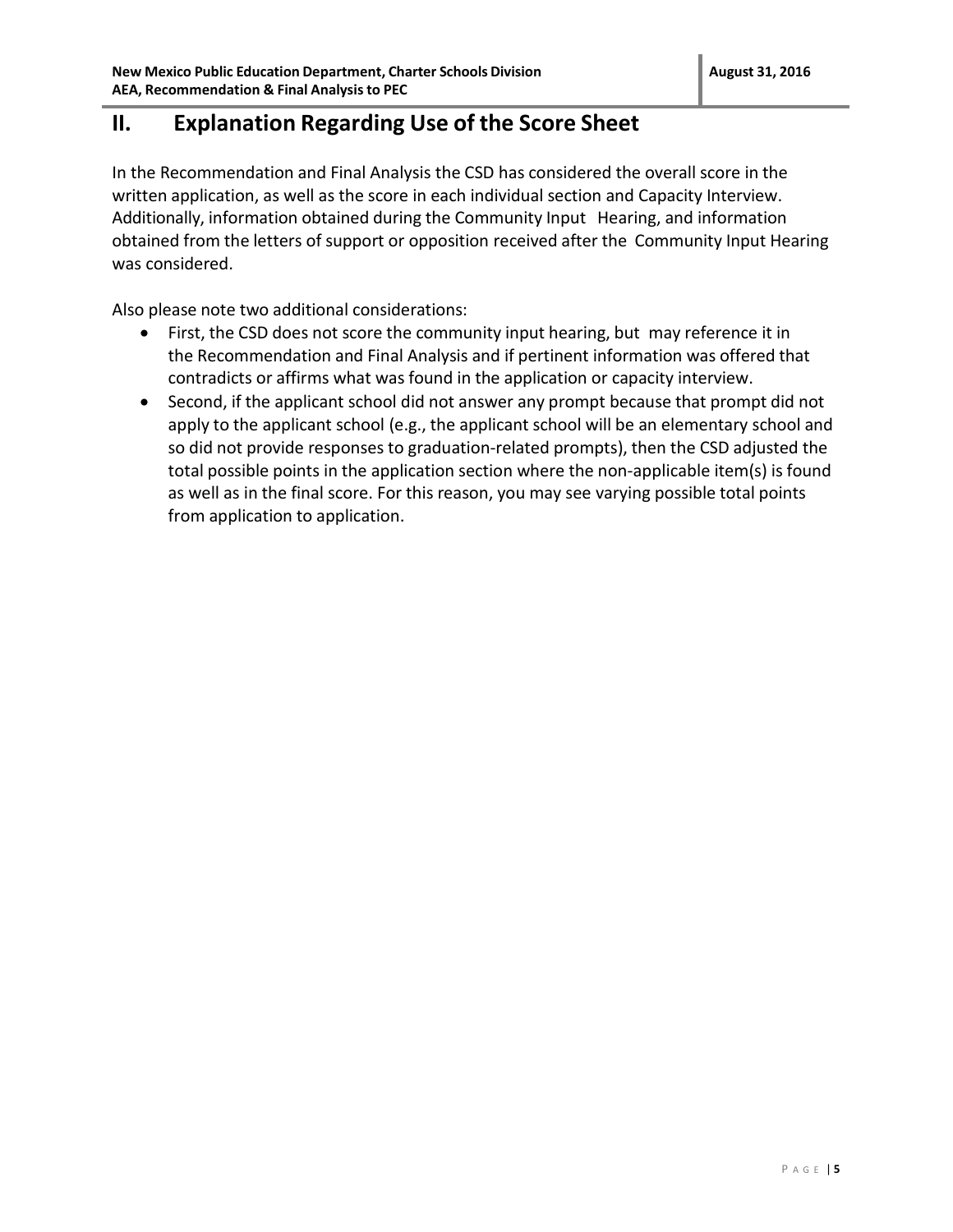# **III. Final Analysis**

| <b>Application Section</b>                                                                                                                                                                                                                                                                                                                                                                                                                                                                                                           | <b>Points Received</b>                                                                                         | <b>Applicant School's Possible</b><br><b>Points</b> |
|--------------------------------------------------------------------------------------------------------------------------------------------------------------------------------------------------------------------------------------------------------------------------------------------------------------------------------------------------------------------------------------------------------------------------------------------------------------------------------------------------------------------------------------|----------------------------------------------------------------------------------------------------------------|-----------------------------------------------------|
| <b>EDUCATION PLAN/ACADEMIC</b><br><b>FRAMEWORK</b>                                                                                                                                                                                                                                                                                                                                                                                                                                                                                   | 27                                                                                                             | 72                                                  |
| <b>Evidence/Statements Supporting Score in this Section:</b>                                                                                                                                                                                                                                                                                                                                                                                                                                                                         |                                                                                                                |                                                     |
|                                                                                                                                                                                                                                                                                                                                                                                                                                                                                                                                      | The CSD found this section to be incomplete and identified many inadequacies as noted below.                   |                                                     |
| scored "meets" or "exceeds."                                                                                                                                                                                                                                                                                                                                                                                                                                                                                                         | The applicant scored "partially meets" in 6 areas and "does not meet" in 6 areas in this section; 3 areas were |                                                     |
| The following areas of the applicant's response were found to not meet the application requirements, for the<br>reasons described.                                                                                                                                                                                                                                                                                                                                                                                                   |                                                                                                                |                                                     |
| The applicant provided conflicting information (300 versus 350) regarding their enrollment cap. Therefore, CSD<br>was not able to determine if the information provided was accurate in the school size section of the application.                                                                                                                                                                                                                                                                                                  |                                                                                                                |                                                     |
| The applicant provided goals that minimally reflect the mission of providing a school environment that allow<br>each student to reach their full potential. However, due to the applicant not providing critical information for<br>each goal, CSD is unable to evaluate the goals. The goals provided did not include the set target, the measures<br>and metrics to determine how each one is rated, and did not write them in SMART format. In addition, the goals<br>reflected only one key element of the mission.              |                                                                                                                |                                                     |
| The applicant did not identify the school's curriculum or how it is research-based and reasonable. Also, a<br>curriculum was not identified by the applicant. The applicant's response did not meet the NM graduation<br>requirements. The applicant provided a minimal description regarding the instructional methods to be<br>implemented. The applicant provided an incomplete daily schedule and did not include a yearly calendar.<br>Therefore, it could not be determined if the calendar and schedule meet NM requirements. |                                                                                                                |                                                     |
| The applicant's response provided a limited description of the general types of services/support students with IEPs<br>will be provided. Additionally, the applicant did not provide clear information on how students with disabilities will<br>be evaluate, monitored and served. The applicant's response does not describe how the school will provide<br>instructional support for English Language Learners.                                                                                                                   |                                                                                                                |                                                     |
| The applicant's response provides a limited description of the assessments the school selected and how they will<br>use this data to drive instruction.                                                                                                                                                                                                                                                                                                                                                                              |                                                                                                                |                                                     |
| Overall, the section is inadequate because more than 3 responses were rated "partially meets", more<br>than 1 response was rated "does not meet", and less than 70% of the responses were rated "meets" or<br>"exceeds."                                                                                                                                                                                                                                                                                                             |                                                                                                                |                                                     |
|                                                                                                                                                                                                                                                                                                                                                                                                                                                                                                                                      |                                                                                                                |                                                     |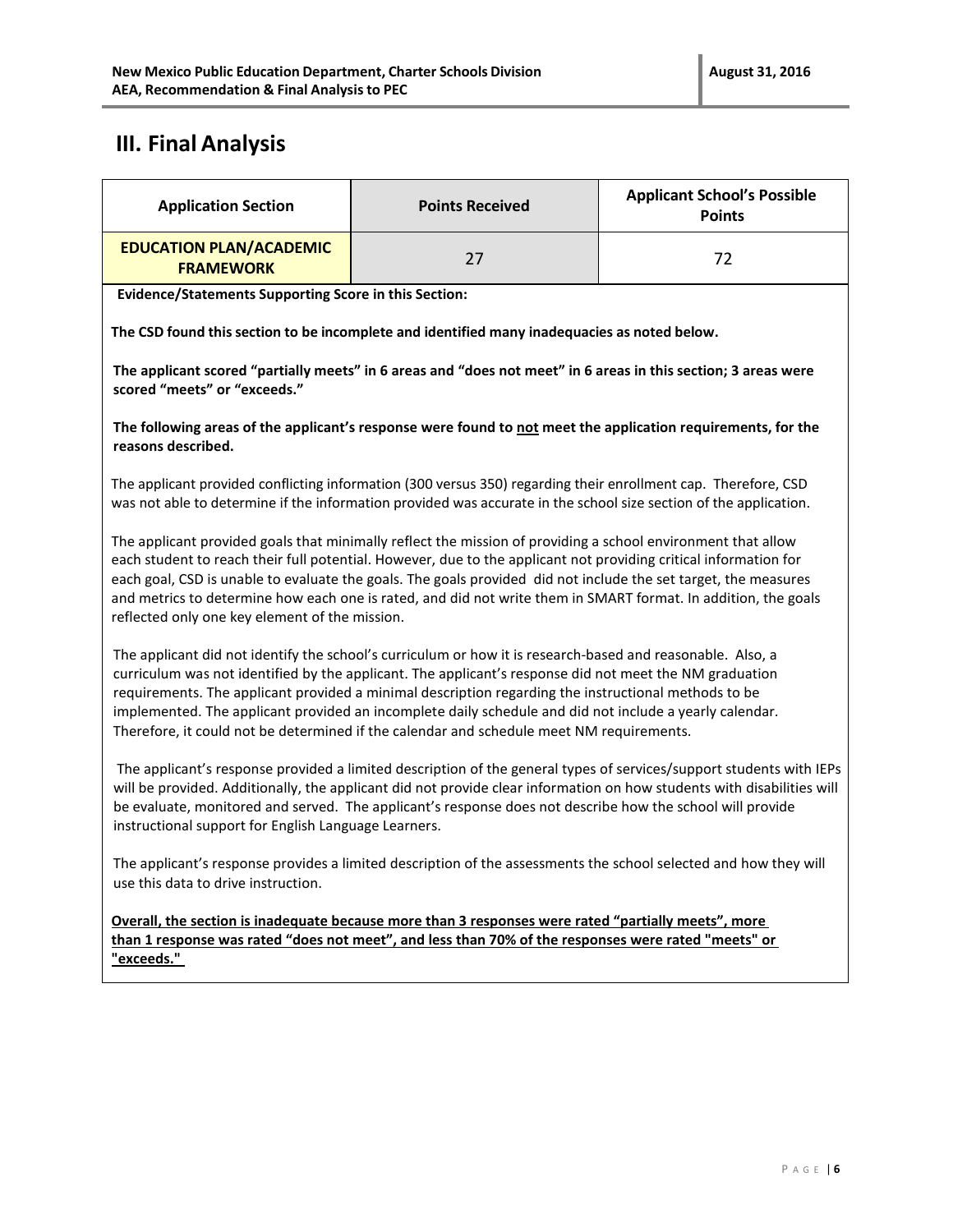| <b>Application Section</b>                                                                         | <b>Points Received</b>                                                                                                                                                                                                                                                                                                              | <b>Applicant School's Possible</b><br><b>Points</b> |
|----------------------------------------------------------------------------------------------------|-------------------------------------------------------------------------------------------------------------------------------------------------------------------------------------------------------------------------------------------------------------------------------------------------------------------------------------|-----------------------------------------------------|
| <b>ORGANIZATIONAL PLAN AND</b><br><b>GOVERNANCE</b> /<br><b>ORGANIZATIONAL</b><br><b>FRAMEWORK</b> | 40                                                                                                                                                                                                                                                                                                                                  | 131                                                 |
| <b>Evidence/Statements Supporting Score in this Section:</b>                                       |                                                                                                                                                                                                                                                                                                                                     |                                                     |
|                                                                                                    | The CSD found this section to be incomplete and identified many inadequacies as noted below.                                                                                                                                                                                                                                        |                                                     |
| scored "meets" or "exceeds."                                                                       | The applicant scored "partially meets" in 6 areas and "does not meet" in 16 areas in this section; 2 areas were                                                                                                                                                                                                                     |                                                     |
| reasons described.                                                                                 | The following areas of the applicant's response were found to not meet the application requirements, for the                                                                                                                                                                                                                        |                                                     |
| described below.                                                                                   | The following areas of the applicant's responses were found to be incomplete or inadequate, for the reasons                                                                                                                                                                                                                         |                                                     |
| law.                                                                                               | The applicant did not provide Governing Body bylaws, describe the roles and responsibilities of the members,<br>the offices to be created, or the committees to be developed, specifically those committees that are required by                                                                                                    |                                                     |
| general and specific to the areas of expertise noted in their application                          | The applicant does not provide the qualifications the school seeks desired in governing body members in                                                                                                                                                                                                                             |                                                     |
| complete a self-evaluation.                                                                        | The applicant did not provide a clear process or plan on how they will select new Governing Body members.<br>Additionally, the applicant did not provide a clear plan for Governing Body training that complies with state<br>requirements and is supported by the budget, nor did the applicant provide a plan on how members will |                                                     |
| evaluate an administrator.                                                                         | The applicant's response provides a limited description that lists a set of characteristics and identifies where the<br>position of head administrator will be advertised. The applicant does not provide a clear plan to hire and                                                                                                  |                                                     |
|                                                                                                    | The applicant's response includes the number of "certified staff" needed in the first year of operation for a<br>projected enrollment of 150 students and a student-teacher ratio of "20:1".                                                                                                                                        |                                                     |
| professional development plan for teachers.                                                        | The applicant does describe a variety of skills required for teachers. The applicant does not provide a clear                                                                                                                                                                                                                       |                                                     |
|                                                                                                    | Overall, the section is inadequate because more than 3 responses were rated "partially meets", more than 1<br>response was rated "does not meet", and less than 70% of the responses were rated "meets" or "exceeds."                                                                                                               |                                                     |
|                                                                                                    |                                                                                                                                                                                                                                                                                                                                     |                                                     |
|                                                                                                    |                                                                                                                                                                                                                                                                                                                                     |                                                     |
|                                                                                                    |                                                                                                                                                                                                                                                                                                                                     |                                                     |
|                                                                                                    |                                                                                                                                                                                                                                                                                                                                     |                                                     |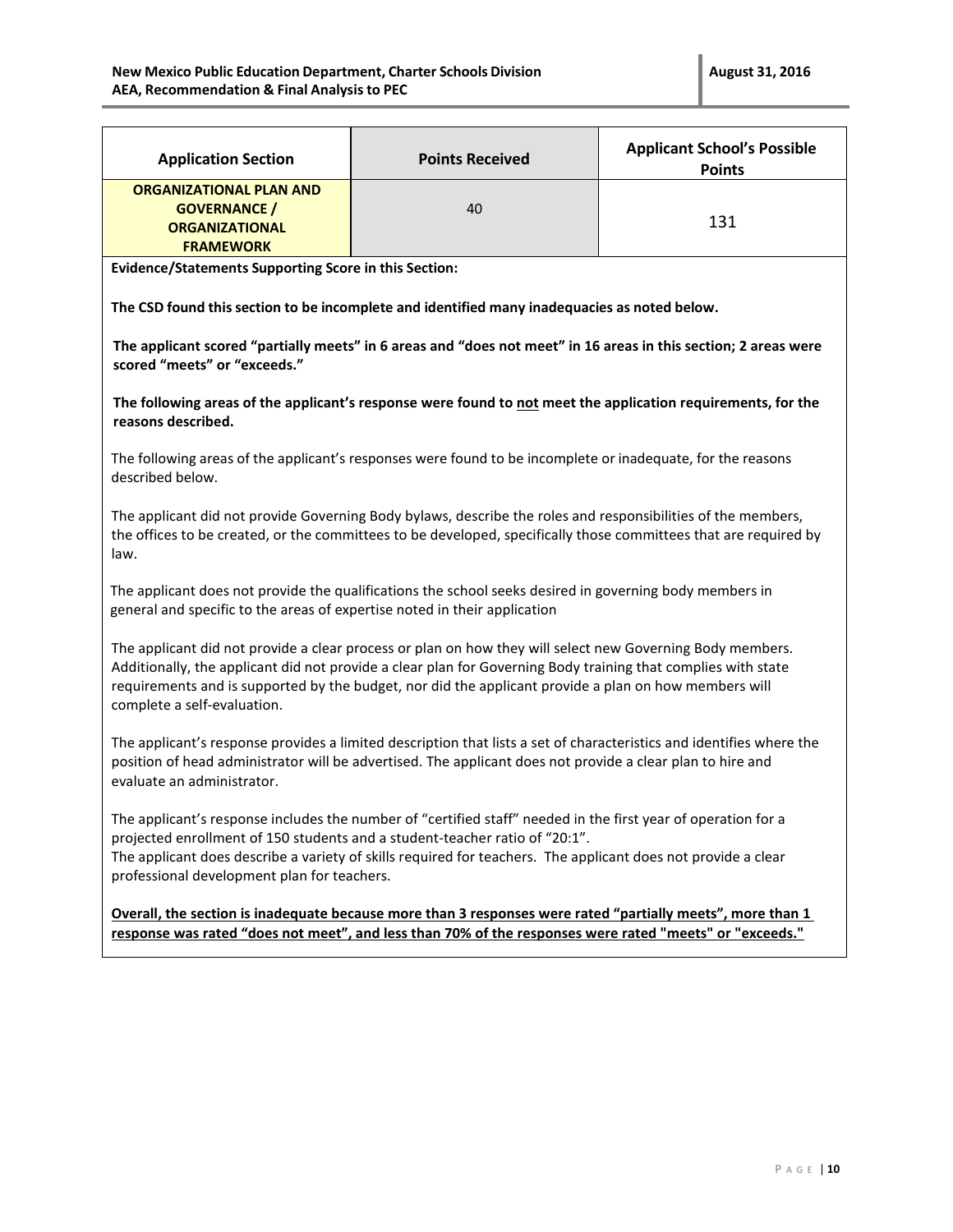| <b>Application Section</b>                                                                                                                                                                                                                                                                                                                                                                                                                                                                                                                                                                                                                                                                                                                     | <b>Points Received</b> | <b>Applicant School's Possible</b><br><b>Points</b> |
|------------------------------------------------------------------------------------------------------------------------------------------------------------------------------------------------------------------------------------------------------------------------------------------------------------------------------------------------------------------------------------------------------------------------------------------------------------------------------------------------------------------------------------------------------------------------------------------------------------------------------------------------------------------------------------------------------------------------------------------------|------------------------|-----------------------------------------------------|
| <b>BUSINESS PLAN/</b><br><b>FINANCIAL FRAMEWORK</b>                                                                                                                                                                                                                                                                                                                                                                                                                                                                                                                                                                                                                                                                                            | $\overline{7}$         | 40                                                  |
| <b>Evidence/Statements Supporting Score in this Section:</b>                                                                                                                                                                                                                                                                                                                                                                                                                                                                                                                                                                                                                                                                                   |                        |                                                     |
| The CSD found this section to be incomplete and identified many inadequacies as noted below.                                                                                                                                                                                                                                                                                                                                                                                                                                                                                                                                                                                                                                                   |                        |                                                     |
| The applicant scored "does not meet" in all 7 areas in this section; 0 areas were scored "meets" or "exceeds."                                                                                                                                                                                                                                                                                                                                                                                                                                                                                                                                                                                                                                 |                        |                                                     |
| The following areas of the applicant's response were found to not meet the application requirements, for<br>the reasons described.                                                                                                                                                                                                                                                                                                                                                                                                                                                                                                                                                                                                             |                        |                                                     |
| The applicant did not submit a 5-year budget plan with the application. The applicant did not provide a<br>budget narrative.                                                                                                                                                                                                                                                                                                                                                                                                                                                                                                                                                                                                                   |                        |                                                     |
| The applicant's response provided an incomplete description of the school's internal control procedures and<br>does not provide detail on how the school will safeguard assets, segregate its payroll and other check<br>disbursement duties, provide reliable financial information, promote operational efficiency and ensure<br>compliance with all applicable federal and state statues, regulations, and rules relative to the proposed school's<br>procedures. Additionally, the applicant provided an incomplete State Equalization Guarantee (SEG). None of the<br>worksheets provided contained SEG values. The applicant does not provide a clear plan for how the Governing<br>Body will provide proper legal and fiscal oversight. |                        |                                                     |
| During the Capacity Interviews, the applicant could not articulate the actions they would take to adjust their<br>budget if their enrollment was below their projections.                                                                                                                                                                                                                                                                                                                                                                                                                                                                                                                                                                      |                        |                                                     |
| Also, the applicant's answers during the Capacity Interview did not demonstrate a comprehensive, clear, and<br>reasonable understanding of sound fiscal practices. The applicants could not articulate how they will ensure<br>projections are reasonable and align closely to the school's budget.                                                                                                                                                                                                                                                                                                                                                                                                                                            |                        |                                                     |
| Overall, the section is inadequate because more than 3 responses were rated "partially meets", more than 1                                                                                                                                                                                                                                                                                                                                                                                                                                                                                                                                                                                                                                     |                        |                                                     |

**response was rated "does not meet", and less than 70% of the responses were rated "meets" or "exceeds."**